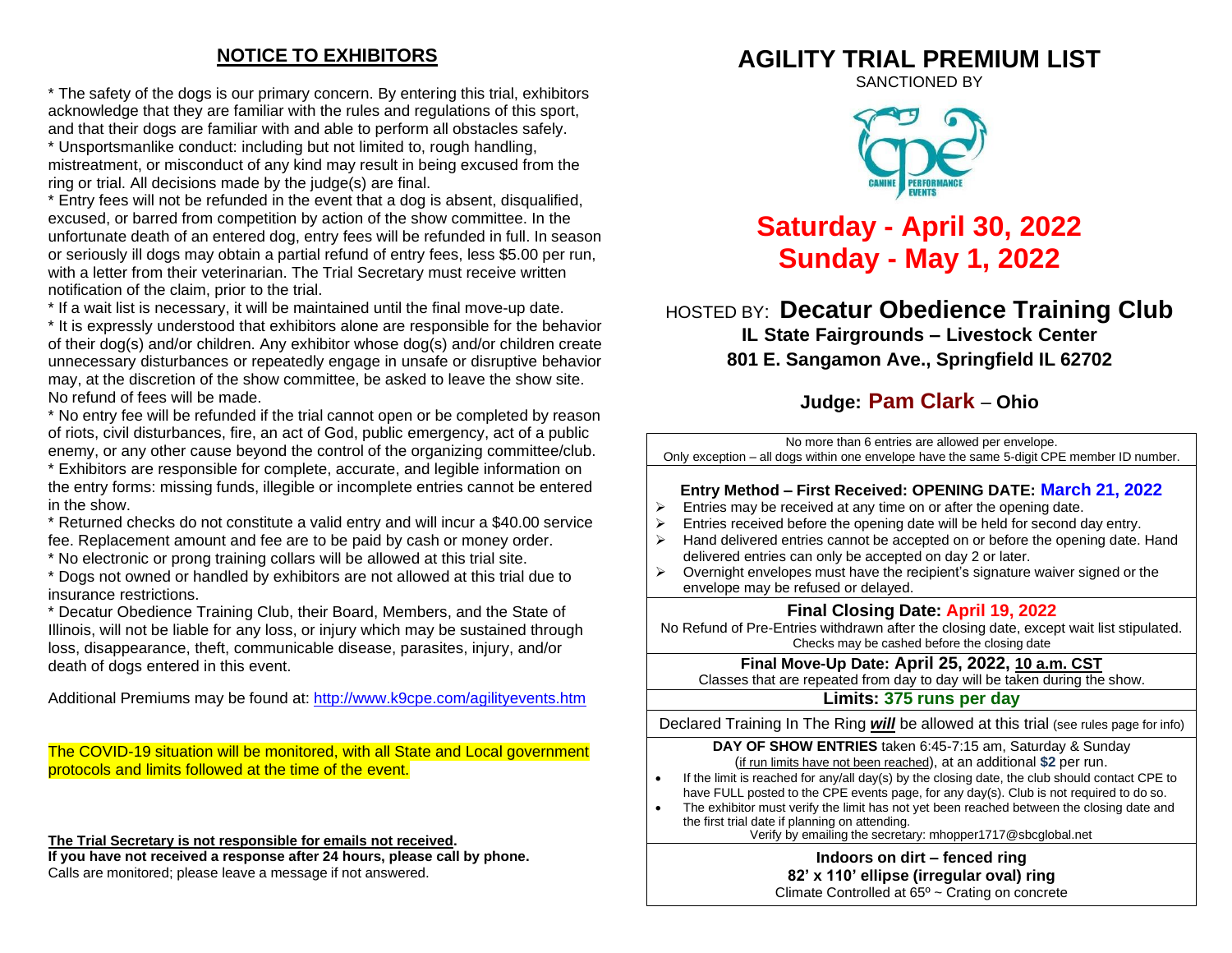| <b>Trial Chairperson</b>            | <b>Trial Secretary</b>    |  |  |  |  |  |
|-------------------------------------|---------------------------|--|--|--|--|--|
|                                     | Chari Hopper              |  |  |  |  |  |
| <b>Richard Light</b>                | 4317 Deming Drive         |  |  |  |  |  |
| rlight644@yahoo.com                 | Springfield IL 62703-6202 |  |  |  |  |  |
|                                     | (217) 585-0937            |  |  |  |  |  |
|                                     | mhopper1717@sbcglobal.net |  |  |  |  |  |
| <b>Committee Members</b><br>_ _ _ _ |                           |  |  |  |  |  |

Linda Clary, Barb Light, Cindy Lutz

The following order is the scheduled order for the trial to be run. If the order needs to be changed for the trial due to extreme pre-trial circumstances, it will be posted in the confirmation letter sent to pre-entered exhibitors at least 7 days before the first trial day. The order will only be changed at the trial in the case of an extreme reason and must be agreed upon by the host club and judge(s).

| <b>April 30, 2022</b> | May 1, 2022                                   |  |  |  |  |  |
|-----------------------|-----------------------------------------------|--|--|--|--|--|
| <b>Jumpers</b>        | <b>Jackpot</b>                                |  |  |  |  |  |
| <b>Colors</b>         | <b>Standard</b><br>Wildcard<br><b>Snooker</b> |  |  |  |  |  |
| <b>FullHouse</b>      |                                               |  |  |  |  |  |
|                       |                                               |  |  |  |  |  |

#### **CHECK-IN: Saturday & Sunday 7:30-7:45 am** MEASURING: Saturday & Sunday 7:00-7:30 am **Briefing, Walkthrough and Judging begin immediately after check-in**

See [www.k9cpe.com,](http://www.k9cpe.com/) Member Services for online registration. See "Registering with CPE" in the online rulebook for registration questions.

#### *THERE WILL BE NO MEASURING OF DOGS AFTER JUDGES BRIEFING BEGINS EACH DAY - ALL DOGS WITHOUT A PERMANENT CARD MUST BE MEASURED BEFORE THE BRIEFING TO SHOW THAT DAY –* **NO EXCEPTIONS***.*

Exhibitors Competing More than 1 Day, Need To Check In The First Day Only

#### **PRIZES & AWARDS:**

**\* Placement ribbons will be awarded for 1st through 4th place for Qualifying and nonqualifying scores for all classes. Dogs with a NT (no time) are not eligible for any ribbons.**

- \* All Level 1-5 Qualifiers will receive a Teal ribbon
- \* All Level C Qualifiers will receive a Rainbow ribbon
- \* All Jr. Handler Standard Qualifiers will receive an Orange ribbon
- \* New Title Ribbons
- \* Rosette and Bar will be awarded for all C-ATCH & C-ATE Titles

*All ribbons, rosettes and prizes must be picked up by the end of Sunday. None will be mailed.*

#### **EXERCISE YOUR DOG RESPONSIBLY - PLEASE PICK UP AFTER YOUR DOG AT THE SHOW SITE AND HOTELS! ALL DOGS MUST BE ON LEASH EXCEPT WHEN IN THE RING OR WARM UP AREA.**

**OBSTACLES:** Obstacle specifications shall meet the current CPE obstacle requirements. See the CPE rulebook for an updated list.

#### *-Volunteers are needed for the smooth running of the trial. -An online link will be included with your final confirmation letter. -Daily worker raffle*

**Accommodations:** (please verify pet policy and fees) \*Discount code **La Quinta Inn & Suites:** 1121 Lejune Dr., Springfield IL (217) 697-5686 **Microtel Inn & Suites:** 2636 Sunrise Dr., Springfield IL (217) 753-2636 **Drury Inn:** 3180 S. Dirksen Pkwy., Springfield IL (217) 529-3900 **Baymont Inn:** 5871 South 6 th St., Springfield IL (217) 529-6655 **Motel 6:** I-55 & Toronto Rd., Springfield IL (217) 529-1633 \*CPM64DOG **Red Roof Inn:** 3200 Singer Ave., Springfield IL (217) 753-4302 \*605422

**Fairground Camping:** <http://www.agr.state.il.us/spacerental/property/campgrounds/>

**Visitors & Tourism:** <https://www.visitspringfieldillinois.com/>

#### **Emergency Information: Pet** / **Human**

**Animal Emergency Clinic:** 1333 Wabash Ave., Springfield IL (217) 698-0870 **St. John's Hospital:** 800 E. Carpenter, Springfield IL (217) 544-6464 **Memorial Medical Center:** 701 N. 1 st St., Springfield IL (217) 788-3000

#### **DIRECTIONS:**

#### **<https://www2.illinois.gov/statefair/info/Pages/Maps.aspx>**

**From the South or North:** I-55 to Sangamon Ave./Exit 100B. Follow Sangamon Ave. west to  $8<sup>th</sup>$  St. (Gate 11). Turn right into the fairgrounds. Go down, then up the hill to the first street, Central Ave. Turn right, first brick building on your right.

**From the West:** I-72 East to I-55 North to Sangamon Ave./Exit 100B. Follow directions listed above.

**From the East (Champaign/Decatur):** I-72 West to I-55 North to Sangamon Ave./Exit 100B. Follow directions listed above.



Fairgrounds map: <http://www.agr.state.il.us/spacerental/map.pdf>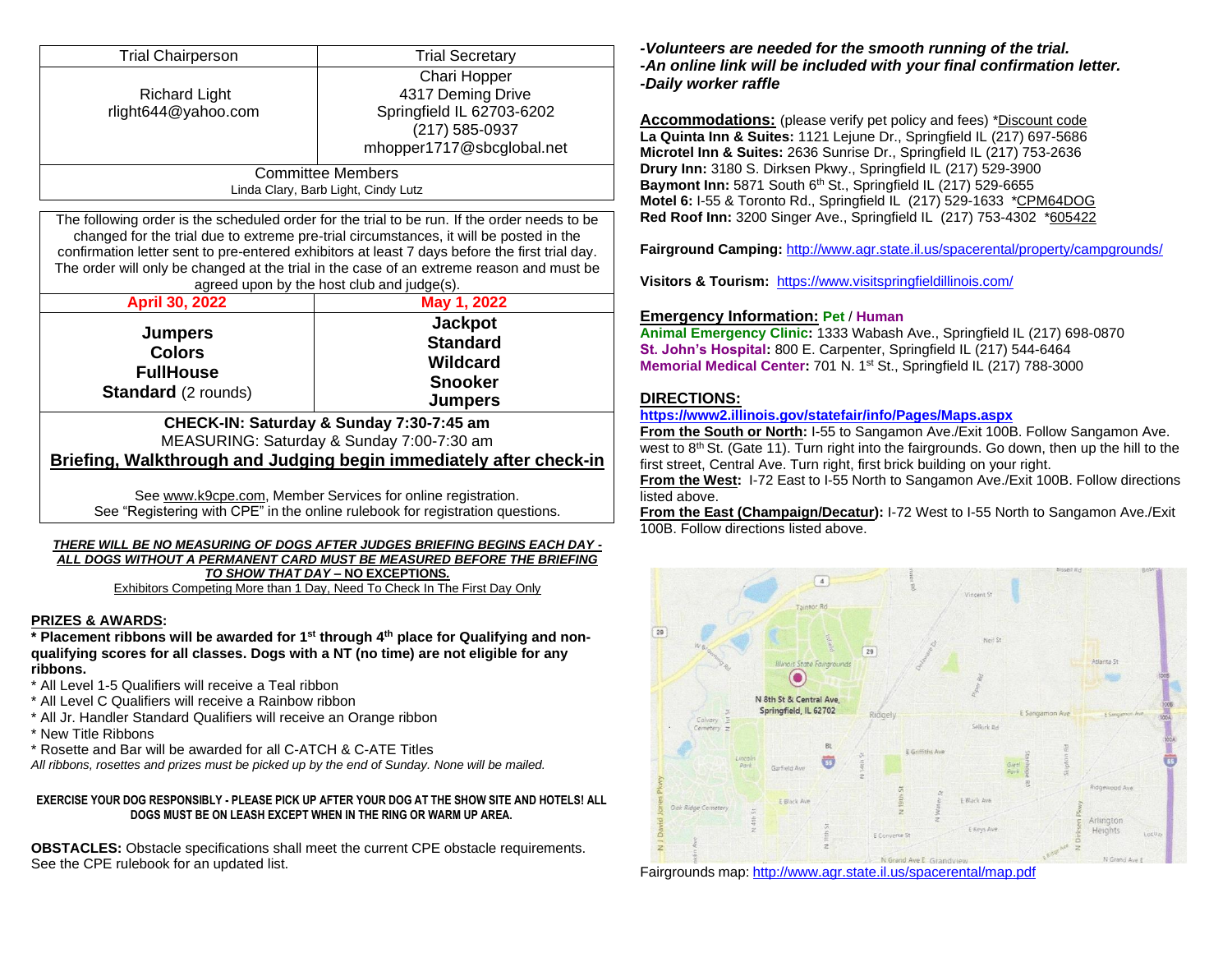#### **CPE trial rules – shortened version: see the current online [Rulebook](http://www.k9cpe.com/rcall2007.htm) for more information on further height categories, registration, and rules.**

#### **Jump Heights** – no dog will jump lower than 4"

P-Card = Permanent Card: the lowest allowable Regular height a dog may jump in CPE.

| <b>Measurement</b>    | Regular (P-card or<br>higher) | <b>Veterans</b> | <b>Enthusiast</b> | <b>Specialist</b> |
|-----------------------|-------------------------------|-----------------|-------------------|-------------------|
| 8" or less            | 4"                            | 4"              | 4"                | 4"                |
| over 8", 12" or less  | 8"                            | 4"              | 4"                | 4"                |
| over 12", 16" or less | 12"                           | 8"              | 8"                | 4"                |
| over 16", 20" or less | 16"                           | 12"             | 12"               | 8"                |
| over 20", 24" or less | 20"                           | 16"             | 16"               | 12"               |
| over 24"              | 24"                           | 20"             | 20"               | 16"               |

#### **General CPE rules for entries/show site:**

- $\triangleright$  Dogs must be at least 15 months or older the first day of the trial.
- ➢ Blind (both eyes), lame, in season or aggressive dogs may not enter the show. The Club may choose to exclude any of the above from the site.
- $\triangleright$  Dogs must be registered with [CPE](http://www.k9cpe.com/index.htm) prior to the closing date of the trial, or by the trial date for Day of Show entries. Registrations are only processed online at [Member Services.](https://www.k9cpe.com/memberservices) CPE ID numbers are emailed after they are processed.
- $\triangleright$  Dogs must be able to be measured at their first show. If a dog cannot be measured, the dog cannot run, and no refund will be issued. Dogs within ½" of a jump height require at least one more measurement. When dogs reach their second birthday, a measurement is required. All dogs must be measured at their first trial regardless of jump height.
- ➢ Only CPE Judges can measure dogs.
- $\triangleright$  Electronic shock collars are not allowed at ANY CPE trial training or bark.
- $\triangleright$  Handlers in all classes are permitted to walk the course, without a dog, prior to the start of the class. A warm-up jump shall be provided for all entered dogs. No relieving of dogs in the warm-up area.

## **Dogs in the ring, leashes, exiting the ring**

- ➢ Dogs shall run without anything attached to its body (except for a collar as described below). This is for the safety of the dog and includes no: stitches, wraps, or other items. The only exception is a small barrette or rubber band to keep hair out of a dog's eyes.
- ➢ Dogs may run courses with or without *one* collar. Collars should preferably be quick release style, flat buckle, rolled leather, or flea prevention. No attachments of any kind are allowed on the collar.
- $\triangleright$  Dogs may enter the ring on a collar, slip lead, quick release harness or head halti/leader. If prong collars are allowed at the show site, they may *not* be used to take a dog into the ring. No retractable leashes allowed.
- ➢ Handlers have the choice to put their leash in their pocket or safely loop it around their waist or neck. It does not have to be out of the dog's sight, but if the dog plays with it during the run, it would be considered a toy and would result in an NT. Leashes may not have anything (other than name/license tags) attached to them when used in the ring.

➢ Dogs must be under the handler's control when leaving the ring or the judge may enter the run as No Time - NT.

## **Declared Training In The Ring**

If allowed by the Host Club, and a handler decides they may want to use a toy or training aid at any time during their run, the handler must approach the Judge during Walkthrough or previously in that trial day for the Judge to approve the toy or training aid for use on the course. Absolutely no food/scents/audible devices.

 $\triangleright$  Handler must alert the Judge upon entry to the ring that the dog will be TIR. Handler is then allowed to have a reasonably sized silent toy/aid with them for use once their run has started (approved by the Judge of record PRIOR to the start of the class to determine its eligibility. The toy is NOT allowed to be used in either gate chute or prior to the previous dog leaving the ring.

The following items *are not* considered training in the ring:

- $\triangleright$  Dog grabbing its leash at the end of a run (if the run has not yet ended, the dog would receive an NT)
- $\triangleright$  Asking the dog once for a sit or down on the table in the point games (asking more than once will be a delay of finish, 5 faults/points)
- The following items *are* considered training in the ring (see Fix and Go):
- $\triangleright$  Violating the 4-paw safety rule (directing the dog back onto the contact)
- $\triangleright$  Start line stay leaving the dog and going back again to reposition the dog after the handler passes the plane of the first obstacle (before the handler leaves the dog, repositioning or repeated commands can be a delay of start)
- $\triangleright$  Putting the dog back on the table in the point games

## **While running on course**

- $\triangleright$  Food (includes fanny packs) are not allowed within 10' feet of the ring. Clickers, training whistles and squeaky toys are not to be used within distraction distance of the ring.
- $\triangleright$  The handler may not carry anything that could aid the dog in its performance (except a toy or training device as noted above for TIR). Exclusion: Handicapped/Differently Abled Handlers using a cane, scooter, wheelchair, etc., to enable their progression around the course.

The handler may use any verbal or visual commands to direct the dog through the course. The Judge may assess a 5-fault penalty to elimination for any command that is not given in a sportsmanlike manner. Faults can be, but are not limited to: foul or abusive language, display of anger, extreme frustration, or excessive harshness. If the fault is severe enough, the Judge has the right to excuse the exhibitor from the ring and / or the remainder of the trial. If excused from the trial, a report would be filed with CPE. See Faults, Eliminations and Excusals in the rulebook.

See the online rulebook or current member letter for additional rules.

**Questions?** Please check the [CPE](http://www.k9cpe.com/index.htm) website or the online rulebook. If you have further questions, email CPE – [linda@cpe.dog.](mailto:linda@cpe.dog)

# **Run Safe, Have Fun, Run Fast, Run Clean!**